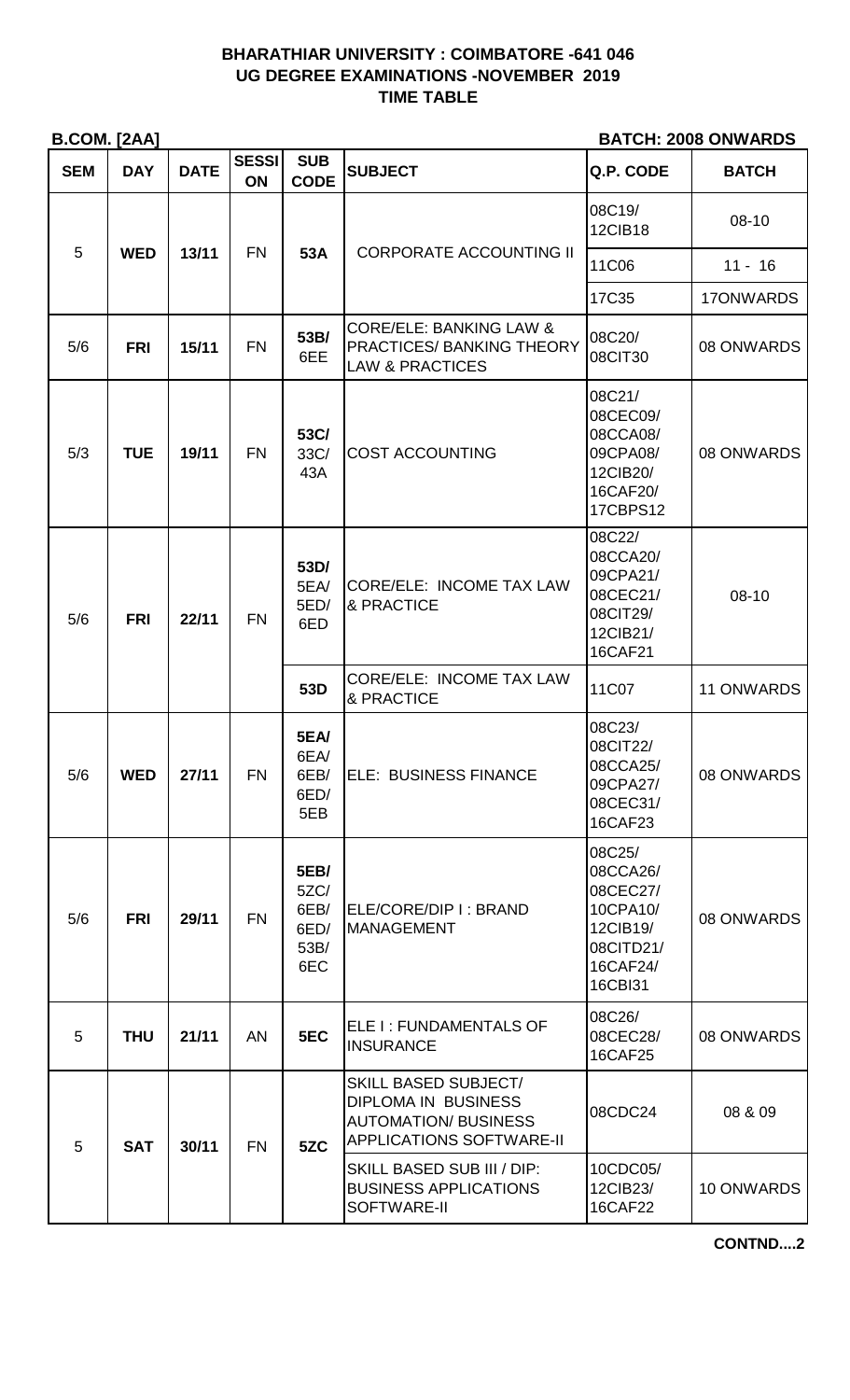| 3            | <b>WED</b> | 20/11 | <b>FN</b> | 33A                                 | <b>HIGHER FINANCIAL</b><br><b>ACCOUNTING</b>                                               | 08C09/<br>12CIB07                                                                          | 08 ONWARDS        |     |                                                                              |
|--------------|------------|-------|-----------|-------------------------------------|--------------------------------------------------------------------------------------------|--------------------------------------------------------------------------------------------|-------------------|-----|------------------------------------------------------------------------------|
| 3            | <b>THU</b> | 28/11 | <b>FN</b> | 33B/<br>33A                         | <b>COMMERCIAL LAW</b>                                                                      | 08C10/<br><b>12CIB08</b>                                                                   | 08 ONWARDS        |     |                                                                              |
| 3/4          | <b>TUE</b> | 26/11 | <b>FN</b> | 33C/                                | <b>CORE/ALLIED: RETAIL</b><br><b>BUSINESS MANAGEMENT</b>                                   | 08C11/<br>08CCA14/<br>08CEC15/<br>08CIT14/<br>09CPA14                                      | 08 & 09           |     |                                                                              |
|              |            |       |           | 4AD                                 | ALLIED/CORE; PRINCIPLES OF<br><b>MANAGEMENT</b>                                            | 10C01/<br>10CCA04/<br>10CIT04/<br>10CPA04/<br>16CAF09                                      | 10 ONWARDS        |     |                                                                              |
| 3/1/2        | <b>MON</b> | 11/11 | <b>FN</b> | 3AC/<br>2AB/<br>1AA/<br>33D/<br>2AA | <b>ALLIED: MATHEMATICS FOR</b><br><b>BUSINESS</b>                                          | 08C12/<br>08CEC06/<br>08CCA03/<br>09CPA03/<br>09CIT01/<br>12CIB10/<br>17CBPS03/<br>16CAF10 | 08 ONWARDS        |     |                                                                              |
| 3            | <b>TUE</b> | 3/12  | <b>FN</b> |                                     | <b>DIPLOMA IN BUSINESS</b><br><b>AUTOMATION/ BUSINESS</b><br><b>APPLICATION SOFTWARE-1</b> | 08CDC13                                                                                    | 08 & 09           |     |                                                                              |
|              |            |       |           | 3ZA                                 | <b>SKILL BASED SUBJECT: I</b><br><b>BUSINESS APPLICATION</b><br>SOFTWARE - I               | 10CDC02/<br>12CIBD11/<br>16CAF11                                                           | 10 ONWARDS        |     |                                                                              |
| $\mathbf{1}$ | <b>SAT</b> | 16/11 | <b>FN</b> | 13A                                 | <b>CORE: PRINCIPLES OF</b><br><b>ACCOUNTANCY / PRINCIPLES</b><br>OF ACCOUNTING             | 08C01/<br>08CEC01/<br>08CCA01/<br>09CPA01/<br>12CIB01/<br>16CAF01/<br>17CBPS01             | 08 ONWARDS        |     |                                                                              |
| 1            | <b>THU</b> | 21/11 | <b>FN</b> | 13B/<br>1AA                         | <b>CORE /ALLIED: BUSINESS</b><br>ORGANISATION AND OFFICE<br><b>MANAGEMENT</b>              | 08C02/<br>08CEC02/<br>12CIB02/<br>16CAF02                                                  | 08-10             |     |                                                                              |
|              |            |       |           |                                     |                                                                                            |                                                                                            |                   | 13B | <b>CORE/ALLIED: BUSINESS</b><br>ORGANISATION AND OFFICE<br><b>MANAGEMENT</b> |
| 1            | <b>MON</b> | 2/12  | <b>FN</b> | 1AA                                 | <b>ALLIED: AGRICULTURAL</b><br><b>ECONOMY OF INDIA</b>                                     | 08C03/<br>16CAF03                                                                          | 08 ONWARDS        |     |                                                                              |
| 6/4/5        | <b>FRI</b> | 15/11 | <b>AN</b> | 63A/<br>43A/<br>53B/<br>43B         | <b>MANAGEMENT ACCOUNTING</b>                                                               | 08C27/<br>08CCA11/<br>08CEC18/<br>09CPA12/<br>12CIB24/<br>13CFI26/<br>16CAF26              | $08 - 11$         |     |                                                                              |
| 6            |            |       | AN        | 63A                                 | MANAGEMENT ACCOUNTING                                                                      | 12C03                                                                                      | $12 - 14$         |     |                                                                              |
|              |            |       |           |                                     |                                                                                            | 15C05                                                                                      | <b>15 ONWARDS</b> |     |                                                                              |

**CONTND....3**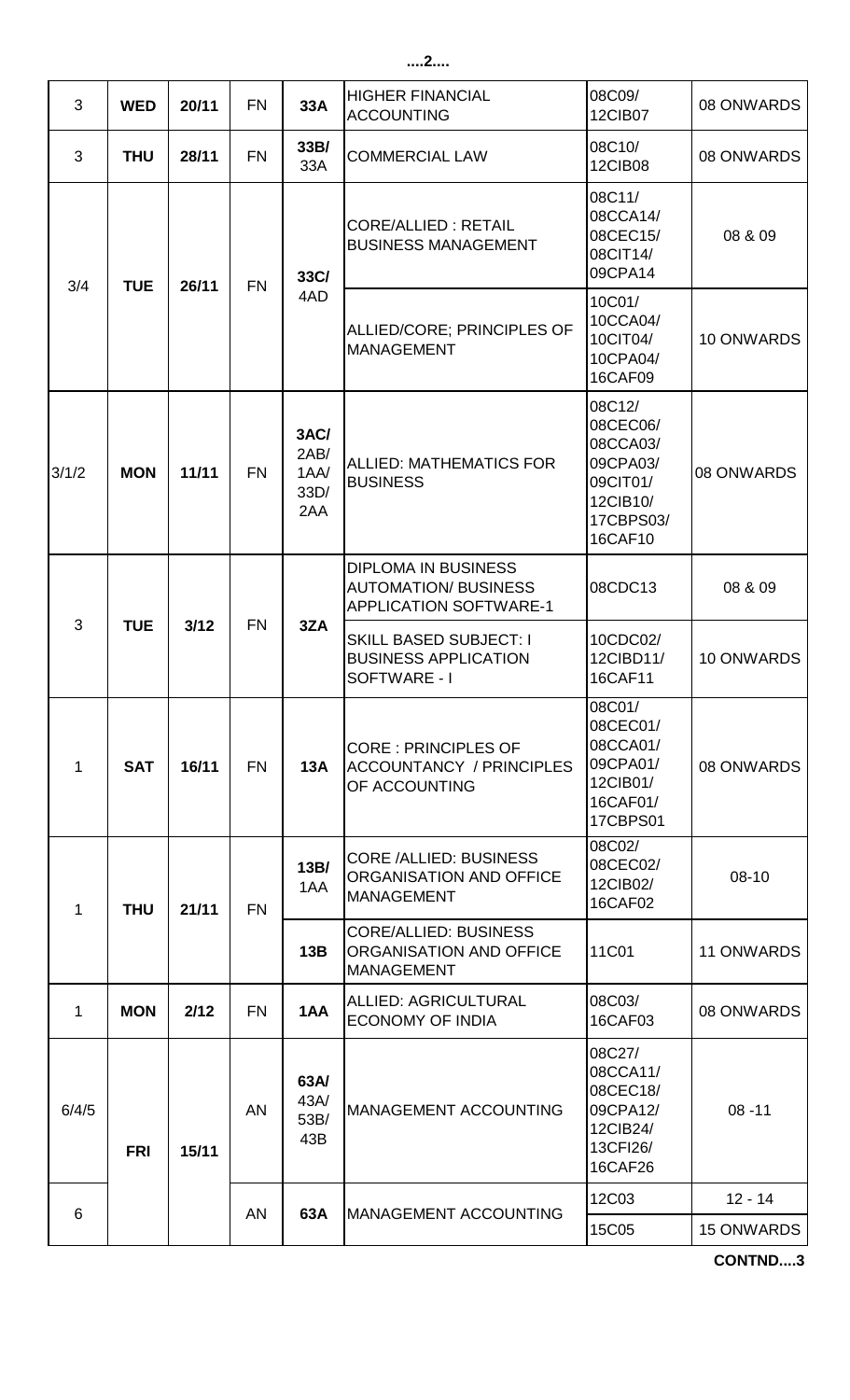| 6/4/5          | <b>THU</b> | 14/11 | <b>FN</b> | 63B/<br>53A/<br>43A/<br>53C | PRINCIPLES OF AUDITING                                                                 | 08C28/<br>08CCA16/<br>08CEC12/<br>09CPA18/<br>12CIB25/<br>16CAF27/<br>16CBI28         | 08 ONWARDS        |
|----------------|------------|-------|-----------|-----------------------------|----------------------------------------------------------------------------------------|---------------------------------------------------------------------------------------|-------------------|
|                |            |       |           | 63C/                        | <b>CORE/ELE: INDIRECT TAX</b>                                                          | 08C29/<br>08CEC25/<br>08CCA29                                                         | $08 - 14$         |
| 6              | <b>WED</b> | 13/11 | <b>AN</b> | 6EA/<br>6ED/<br>5EC         | <b>CORE/ELE: INDIRECT TAXES</b>                                                        | 15C06/<br>15CCA06/<br>15CEC32/<br>15CFI25/<br>16CAF28/<br>16CPA31                     | <b>15 ONWARDS</b> |
| 6/5            | <b>MON</b> | 18/11 | <b>FN</b> | 6EA/<br>5EB/<br>6EE         | ELE: ENTREPRENEURIAL<br><b>DEVELOPMENT</b>                                             | 08C30/<br>08CCA22/<br>08CIT31/<br>09CPA31/<br>08CEC32/<br>16CAF29/<br><b>17CBPS22</b> | 08 ONWARDS        |
| 6              | <b>TUE</b> | 19/11 | <b>AN</b> | 6EB/<br>6EC/<br>6ZD         | <b>ELE/DIP:SUPPLY CHAIN</b><br><b>MANAGEMENT</b>                                       | 08C34/<br>08CCA28/<br>10CPA11/<br>08CEC29/<br>08CITD27/<br>16CAF30/<br>16CBI32        | 08 ONWARDS        |
| 6/5            | <b>SAT</b> | 23/11 | <b>AN</b> | 6EC/<br>53D                 | ELE/CORE: PRINCIPLES OF<br><b>WEB DESIGNING</b>                                        | 08C31/<br>08CIT19/<br>16CAF31                                                         | 08 ONWARDS        |
| $6\phantom{1}$ | <b>FRI</b> | 22/11 | <b>AN</b> | 6ED/<br>6EE/<br>6EB/<br>6EC | <b>ELE: FINANCIAL MARKETS AND</b><br><b>INSTITUTIONS / FINANCIAL</b><br><b>MARKETS</b> | 08C32/<br>08CIT26/<br>08CCA30/<br>09CPA28/<br>08CEC30/<br>16CAF32                     | 08 ONWARDS        |
| 6              | <b>MON</b> | 25/11 | <b>AN</b> | 6EE                         | ELE III B: INSURANCE<br>LEGISLATIVE FRAMEWORK                                          | 08C33/<br>16CAF33                                                                     | 08 ONWARDS        |
| 5/4/6          |            |       | <b>FN</b> | 43A/<br>53B/<br>63A         | <b>CORPORATE ACCOUNTING-I/</b><br>CORPORATE ACCOUNTING                                 | 08C14/<br>08CCA17/<br>09CPA24/<br><b>12CIB12</b>                                      | 08-10             |
|                | <b>MON</b> | 25/11 | <b>FN</b> | 43A                         | <b>CORPORATE ACCOUNTING-I</b>                                                          | 11C04                                                                                 | 11-ONLY           |
| $\overline{4}$ |            |       |           |                             |                                                                                        | 12C04                                                                                 | $12 - 15$         |
|                |            |       |           |                             |                                                                                        | 16 C 04                                                                               | <b>16 ONWARDS</b> |
| 4              | <b>MON</b> | 11/11 | AN        | 43B                         | <b>COMPUTER APPLICATION IN</b><br><b>BUSINESS</b>                                      | 08C15/<br>16CAF13                                                                     | 08 ONWARDS        |

**CONTND....4**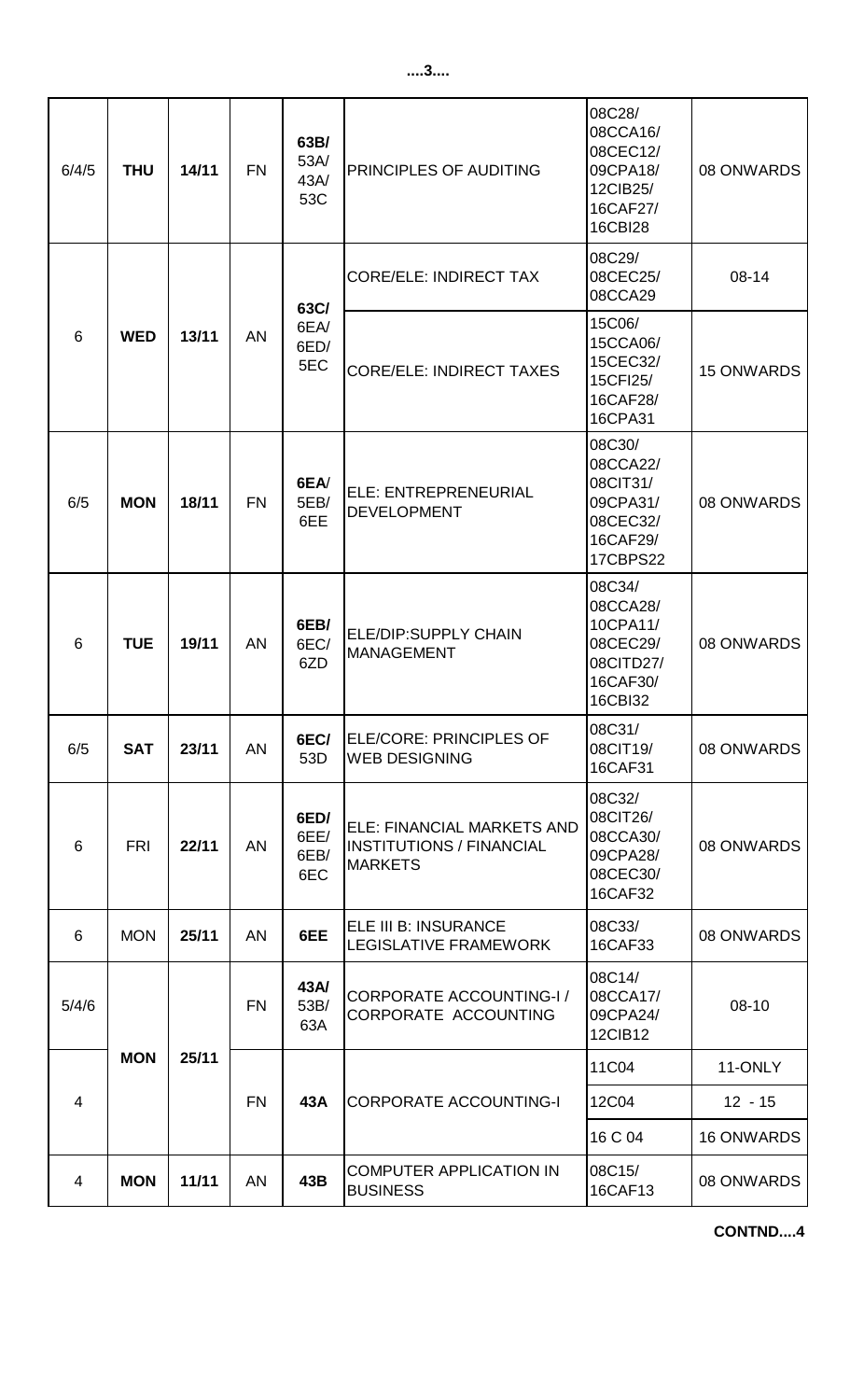## 08C16 | 08-10 11C05 11-15 16C08 16 ONLY 17C08 | 17 ONWARDS 08C17/ 08CCA13/ 08CEC14/ 09CPA13 08 & 09 10C03/ 10CCA02/ 10CEC03/ 12CIB15/ 16CAF15/ 16CBI29 10 & 11 12C05 | 12 ONWARDS 10C04/ 10CCA03/ 10CIT03/ 16CAF16 10 & 11 12C06 / 15CCA02/ 15CIT02 12 ONWARDS 4/2/3/1 **FRI 8/11** FN **4AD/**  4AC/ 2AB/ 3AC/ 1AA/ 23B/ 2AA ALLIED:STATISTICS FOR BUSINESS 08C18/ 08CCA05/ 08CEC10/ 09CPA05/ 09CIT02/ 12CIB17/ 17CBPS06/ 16CAF17 08 ONWARDS 08C05/ 12CIB04/ 16CAF04 11C02 | 11 ONLY 12C01 | 12 ONWARDS 08C06/ 08CCA06/ 08CEC07/ 16CAF05/ 12CIB05 11C03 11 - 14 15C04 15 ONWARDS 08C07/  $16CAF06$  08 - 16 17C07 17 ONWARDS <sup>4</sup> **MON 18/11** AN **43E/**  43E/ CORE: BANKING THEORY CORE/ALLIED: EXECUTIVE BUSINESS COMMUNICATION COMPANY LAW & 4 | **THU** | 14/11 | AN | 43C | SECRETARIAL PRACTICE 4 **WED 20/11** AN **43D/**  43C/ 4AC/ 63C **2AA/**  2AB ALLIED: ECONOMIC ANALYSIS 08 - 10 2/3 **SAT 23/11** FN **23B/**  33A PRINCIPLES OF MARKETING 08 - 10 2 **SAT 16/11** 2 **FRI 8/11** AN **23A** FINANCIAL ACCOUNTING AN

**AN :AFTER NOON : 02.00 PM TO 05.00PM FN : FORE NOON : 10.00 AM TO 01.00 PM**

## **CONTROLLER OF EXAMINATIONS i/c**